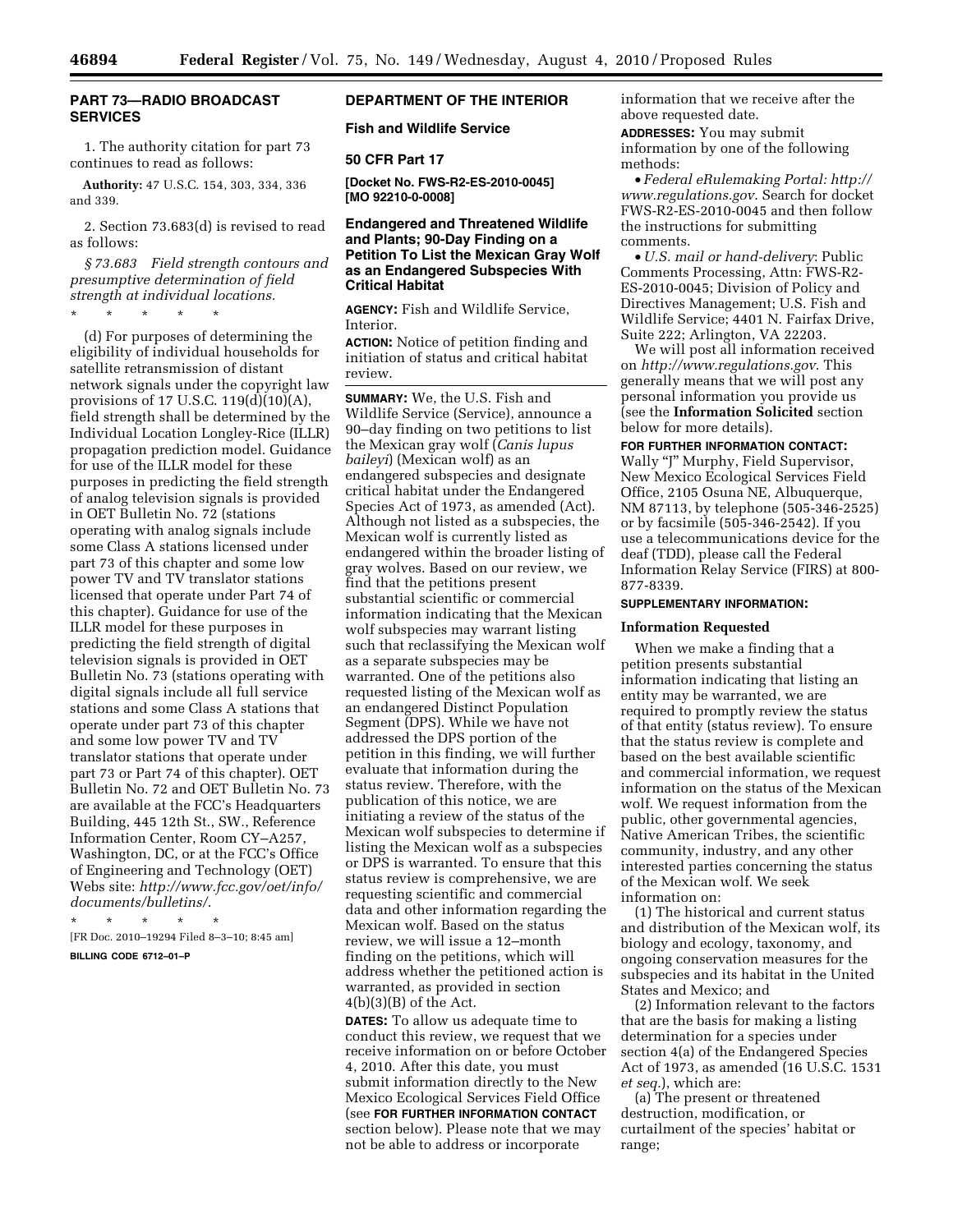(b) Overutilization for commercial, recreational, scientific, or educational purposes;

(c) Disease or predation;

(d) The inadequacy of existing regulatory mechanisms; or

(e) Other natural or manmade factors affecting the species' continued existence and threats to it or its habitat.

Please note that submissions merely stating support for or opposition to the action under consideration without providing supporting information, although noted, will not be considered in making a determination, as section 4(b)(1)(A) of the Act directs that determinations as to whether any species is a threatened or endangered species must be made ''solely on the basis of the best scientific and commercial data available.'' Based on the status review, we will issue a 12– month finding on the petition, as provided in section 4(b)(3)(B) of the Act.

You may submit your information concerning this status review by one of the methods listed in the **ADDRESSES** section. If you submit information via *<http://www.regulations.gov>*, your entire submission—including any personal identifying information—will be posted on the website. If you submit a hardcopy that includes personal identifying information, you may request at the top of your document that we withhold this personal identifying information from public review. However, we cannot guarantee that we will be able to do so. We will post all hardcopy submissions on *[http://](http://www.regulations.gov) [www.regulations.gov](http://www.regulations.gov)*. Please include sufficient information with your submission (such as full references and page numbers) to allow us to verify any scientific or commercial information you include.

Information and materials we receive, as well as supporting documentation we used in preparing this finding, will be available for public inspection on *[http://](http://www.regulations.gov)  [www.regulations.gov](http://www.regulations.gov)*, or by appointment, during normal business hours, at the U.S. Fish and Wildlife Service, New Mexico Ecological Services Office (see **FOR FURTHER INFORMATION CONTACT**).

#### **Background**

Section 4(b)(3)(A) of the Act requires that we make a finding on whether a petition to list, delist, or reclassify a species presents substantial scientific or commercial information indicating that the petitioned action may be warranted. We are to base this finding on information provided in the petition, supporting information submitted with the petition, and information otherwise available in our files. To the maximum

extent practicable, we are to make this finding within 90 days of our receipt of the petition and publish our notice of the finding promptly in the **Federal Register**.

Our standard for substantial scientific or commercial information within the Code of Federal Regulations (CFR) with regard to a 90–day petition finding is ''that amount of information that would lead a reasonable person to believe that the measure proposed in the petition may be warranted'' (50 CFR 424.14(b)). If we find that substantial scientific or commercial information was presented, we are required to promptly review the status of the species, which is subsequently summarized in our 12– month finding.

#### *Petition History*

On August 11, 2009, we received a petition from the Center for Biological Diversity requesting that the Mexican wolf be listed as an endangered subspecies or DPS and critical habitat be designated under the Act. On August 12, 2009, we received a petition dated August 10, 2009, from WildEarth Guardians and The Rewilding Institute requesting that the Mexican wolf be listed as an endangered subspecies and critical habitat be designated under the Act. The petitions clearly identified themselves as such and included the requisite identification information for the petitioner(s), as required by 50 CFR 424.14(a). On October 22, 2009, we responded with letters to the petitioner(s) indicating that the petitions were under review and that we would make a finding as to whether or not the petitions present substantial information indicating that the requested action may be warranted. In response to complaints from the petitioners, we have agreed, pursuant to a stipulated settlement agreement, to complete the 90–day finding in response to these petitions by July 31, 2010. This finding addresses both petitions.

#### *Previous Federal Actions*

The Mexican wolf was listed as an endangered subspecies on April 28, 1976 (41 FR 17742). The gray wolf species (*Canis lupus*) in North America south of Canada was listed as endangered on March 9, 1978, except in Minnesota where it was listed as threatened (43 FR 9607). This listing of the species as a whole subsumed the previous Mexican wolf subspecies listing, although it stated that the Service would continue to recognize valid biological subspecies for the purpose of research and conservation (43 FR 9607). We initiated recovery

programs for the gray wolf in three broad geographical regions of the country: the Northern Rockies, the Great Lakes, and the Southwest. In the Southwest, a recovery plan was developed specifically for the Mexican wolf, acknowledging and implementing the regional gray wolf recovery focus on the conservation of the Mexican wolf as a subspecies. The 1982 Mexican Wolf Recovery Plan recommended a twopronged approach to conservation that included establishment of a captive breeding program and reintroduction of wolves to the wild (Service 1982, p. 28).

In 1996, we published a Final Environmental Impact Statement, ''Reintroduction of the Mexican Wolf within its Historic Range in the Southwestern United States,'' after assessing potential locations for the reintroduction of the Mexican wolf. On April 3, 1997, the Department of the Interior issued its Record of Decision on the Final Environmental Impact Statement, and on January 12, 1998, a final rule, "Establishment of a Nonessential Experimental Population of the Mexican Gray Wolf in Arizona and New Mexico'' (63 FR 1752), was published and established the Mexican Wolf Experimental Population Area in central Arizona and New Mexico, and designated the reintroduced population as a nonessential experimental population under section 10(j) of the Act. In March of that year, 11 Mexican wolves from the captive breeding program were released to the wild.

On April 1, 2003, we published a final rule revising the listing status of the gray wolf across most of the conterminous United States (68 FR 15804). Within that rule, we established three DPS designations for the gray wolf. Gray wolves in the Western DPS and the Eastern DPS were reclassified from endangered to threatened, except where already classified as threatened or as an experimental population. Mexican wolves in the Southwestern DPS retained their previous endangered or experimental population status. On January 31, 2005, and August 19, 2005, U.S. District Courts in Oregon and Vermont, respectively, ruled that the April 1, 2003, final rule violated the Act (*Defenders of Wildlife* v. *Norton,* 1:03- 1348-JO (D.Or. 2005) and *National Wildlife Federation* v. *Norton,* 1:03-CV-340, (D. Vt. 2005)). The Courts invalidated the revisions of the gray wolf listing, and also invalidated the three DPS designations in the April 1, 2003, rule and the associated special regulations. The status of the Mexican wolf was not changed by the listing rule or the Courts' invalidation of the rule, but the invalidation of the three DPS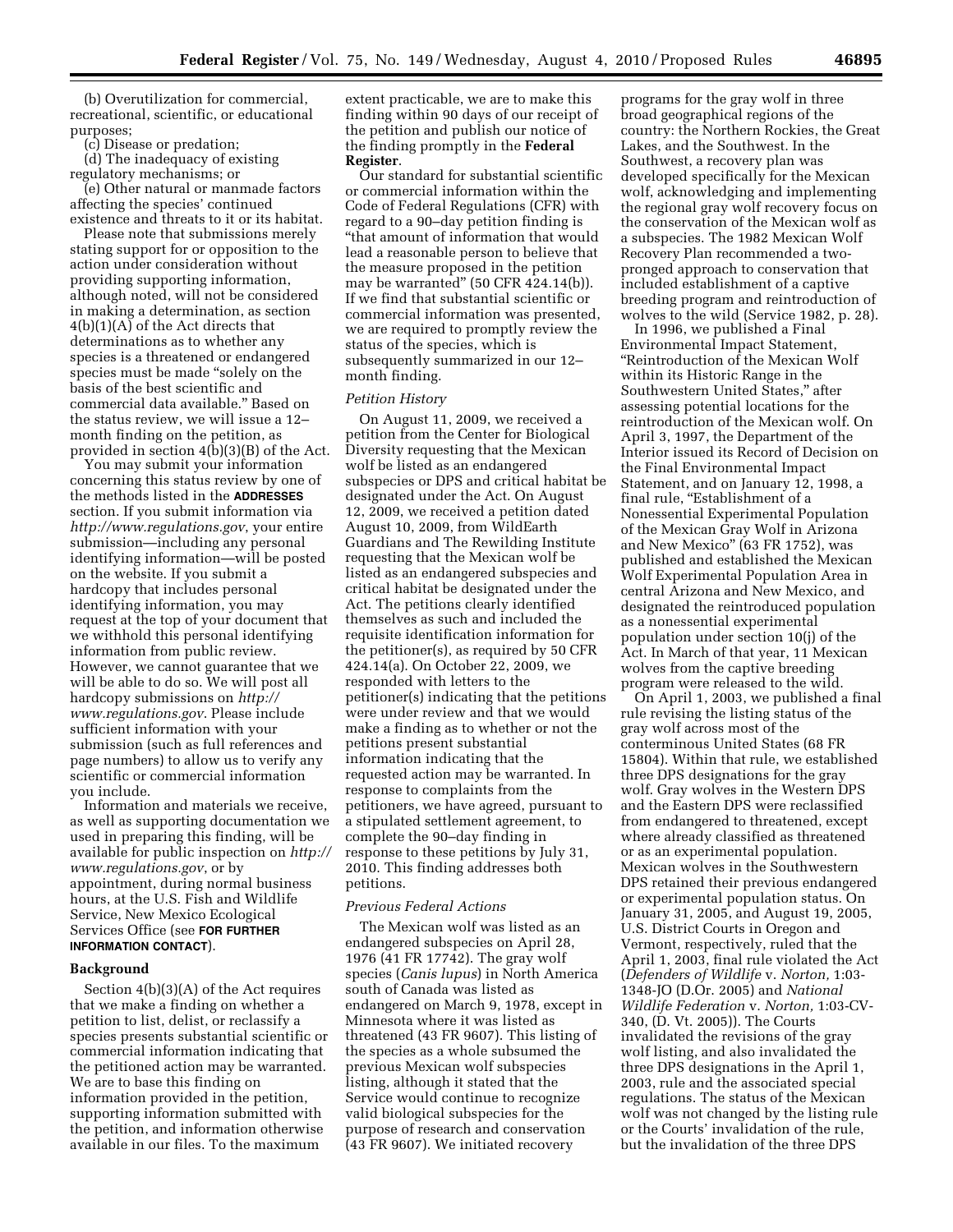designations suspended ongoing recovery planning efforts for the Southwestern DPS as the DPS was no longer considered valid.

#### *Species Information*

The Mexican wolf is a genetically distinct subspecies of the North American gray wolf; adults weigh 23–41 kilograms (kg) (50–90 pounds (lbs)) with a length of 1.5–1.8 meters (m) (5–6 feet (ft)) and height at shoulder of 63–81 centimeters (cm) (25–32 inches (in)) (Young and Goldman 1944; Brown 1983, p. 119). Mexican wolves are typically a patchy black, brown to cinnamon, and cream color, with primarily light underparts (Brown 1983, p. 118); solid black or white Mexican wolves do not exist as seen in other North American gray wolves.

Integration of ecological, morphological, and genetic evidence supports several conclusions relevant to the southwestern United States regarding gray wolf taxonomy and range. First, there is agreement that the Mexican wolf is distinguishable from other gray wolves based on morphological and genetic evidence. Second, recent genetic evidence continues to support the observation that historic gray wolf populations existed in intergradations across the landscape as a result of their dispersal ability (Leonard *et al.* 2005, pp. 9–17). Third, evidence suggests that the southwestern United States (southern Colorado and Utah, Arizona and New Mexico) included multiple wolf populations distributed across a zone of intergradation and interbreeding, although only the Mexican wolf inhabited the southernmost extent (Leonard *et al.* 2005, pp. 9–17). Currently, Mexican wolves exist in the wild only where they have been reintroduced, and that population has oscillated between 40 and 60 wolves since 2003.

Historically, Mexican wolves were associated with montane woodlands and adjacent grasslands (Brown 1983, p. 19) in areas where ungulate prey were numerous. Wolf packs establish territories, or home ranges, in which they hunt for prey. Data from 2008 on the reintroduced Mexican wolf population shows an average home range size of 195 square miles (mi2) (505 square kilometers (km2 )), with home ranges varying from approximately 60 to 503 mi2 (155 to 1302 km2) (Service 2010, p. 37). Recent studies have shown the preferred prey of Mexican wolves to be elk (Reed *et al.* 2006, pp. 1127–1133; Merkle *et al.* 2009, pp. 480–485).

Gray wolves die from a variety of causes including disease, malnutrition, debilitating injuries, interpack strife, and human exploitation and control (Service 1996, p. A-2). In the reintroduced Mexican wolf population, causes of mortality have been largely human-related (vehicular collision and illegal shooting). Additionally, reintroduced Mexican wolves have been removed from the wild for management purposes. To date, the Mexican wolf population has had a failure (mortality plus removal) rate too high for natural or unassisted population growth, and, as stated above, the population has oscillated between 40 and 60 wolves since 2003. The most recent end-of-year population survey in 2009 documented 42 Mexican wolves in the wild (Service 2010, pp. 26, 61).

### **Evaluation of Information for this Finding**

Section 4 of the Act (16 U.S.C. 1533) and its implementing regulations at 50 CFR 424 set forth the procedures for adding a species to, or removing a species from, the Federal Lists of Endangered and Threatened Wildlife and Plants. A species may be determined to be an endangered or threatened species due to one or more of the five factors described in section 4(a)(1) of the Act: (A) The present or threatened destruction, modification, or curtailment of its habitat or range; (B) overutilization for commercial, recreational, scientific, or educational purposes; (C) disease or predation; (D) the inadequacy of existing regulatory mechanisms; or (E) other natural or manmade factors affecting its continued existence.

In considering what factors might constitute threats, we must look beyond the exposure of the species to a factor to evaluate whether the species may respond to the factor in a way that causes actual impacts to the species. If there is exposure to a factor and the species responds negatively, the factor may be a threat and, during the subsequent status review, we attempt to determine how significant a threat it is. The threat is significant, if it drives, or contributes to, the risk of extinction of the species such that the species may warrant listing as threatened or endangered as those terms are defined in the Act. However, the identification of factors that could impact a species negatively may not be sufficient to compel a finding that the information in the petition and our files is substantial. The information must include evidence sufficient to suggest that these factors may be operative threats that act on the species to the point that the species may meet the definition of threatened or endangered under the Act.

The petitioners assert that listing the Mexican gray wolf under the Act as a subspecies is both biologically warranted and legally required. It is important to mention that we already recognize the endangered status of the Mexican wolf under the current listing of the gray wolf species (43 FR 9607). However, this 90–day finding evaluates the information provided by the petitioners and other information readily available in our files, and determines whether it is substantial scientific or commercial information indicating that listing of the Mexican wolf as a subspecies may be warranted. Our evaluation of this information is presented below.

The petitioners assert that listing the Mexican wolf as a subspecies under the Act is appropriate on the basis of taxonomy. The petitioners cite Young and Goldman 1994, Hall 1981, Bogan and Melhop 1983, Hoffmeister 1986, Nowak 1995, Leonard *et al.* 2005, Wayne *et al.* 1992, Garcia-Moreno *et al.*  1996, and Hedrick *et al.* 1997 in asserting that the Mexican wolf is clearly identified as a taxonomically valid subspecies. Information in our files support this assertion and indicate that, in the past, the Service has recognized the Mexican wolf as a taxonomically valid subspecies (41 FR 17742; 43 FR 9607).

The petitioners assert the Mexican wolf is in danger of extinction due to four of the five factors set forth at 16 U.S.C.  $1533(a)(1)(A)$ –(E), stating the only factor not considered a threat to the Mexican wolf is Factor B. Several analyses of the five listing factors have been conducted for the Mexican wolf. The initial proposal to list the Mexican wolf as endangered in 1975 (40 FR 17590), and the 1978 listing of the entire gray wolf species as endangered throughout the coterminous United States (except for Minnesota, where it was classified as threatened) (43 FR 9607), found that threats from habitat loss (Factor A), sport hunting (Factor B), and inadequate regulatory protection from human persecution (Factor D) were responsible for the subspecies' decline and near extinction.

We again assessed threats to the Mexican wolf in 2003 as part of the Southwest DPS when we reclassified the gray wolf into three DPSs (68 FR 15804). The reclassification rule stated that habitat destruction or modification (Factor A) was not currently considered a threat or deterrent for restoration of southwestern (Mexican) gray wolves. ''Take'' for commercial or recreational purposes, Factor B, was not considered a threat, nor were diseases and parasites (Factor C). Illegal killing was considered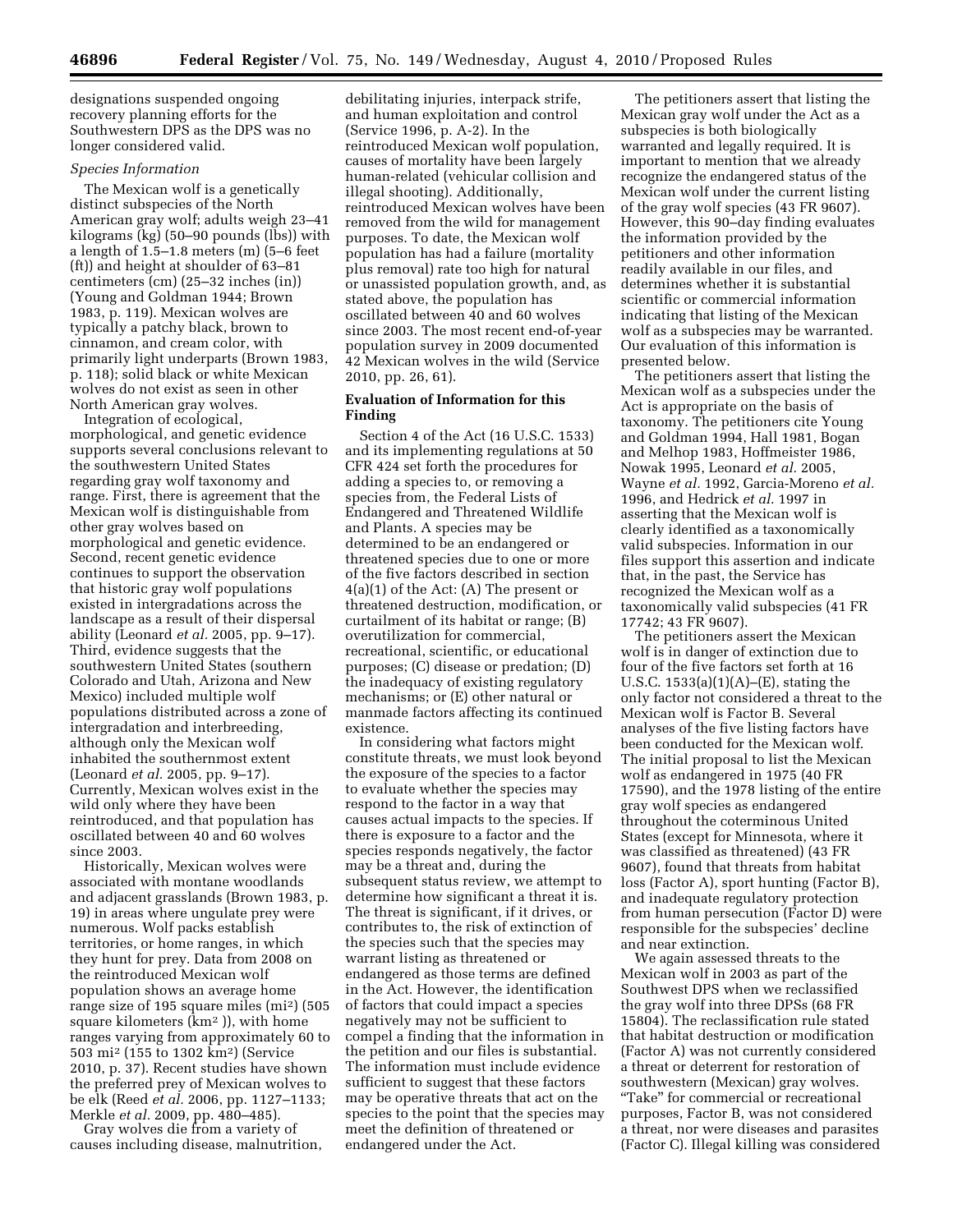in Factor C in the 2003 rule, and was recognized as a factor that may slow, but not likely preclude, recovery in the Southwest. Regulatory protection for reintroduced Mexican wolves was deemed adequate (Factor D). Finally, public attitudes toward gray wolves were cited as a primary determinant in the long-term recovery status of wolves (Factor E), and the 2003 rule anticipated that the potential for human–wolf conflicts would increase as the number of wolves increased.

The most recent analysis of the five listing factors was performed in the Mexican Wolf Conservation Assessment (Service 2010, pp. 44–62). While Factor A was not considered a threat to the current wild population of Mexican wolves, the document states the degree to which habitat alteration may hinder future recovery must consider projections of future events and landscape trends in relation to updated recovery criteria. According to Carroll *et al.* (2003, pp. 536–548; 2006, pp. 25– 37), there are a number of adequately sized, ecologically suitable blocks of habitat in the Southwest, southern Rockies, and Mexico for establishment of wolf populations; however, as the petitioners assert, these sites may be impacted in the future by human population growth and associated road development.

The petitioners assert that disease and predation (Factor C) are a current threat to the Mexican wolf. Disease and predation have not been recognized as a threat in any of our analyses. In the recent Conservation Assessment, disease is not considered a threat to the Mexican wolf based on known occurrences in the wild population and the active vaccination program (Service 2010, p. 51). Predation is also not considered a threat to the Mexican wolf because no wild predator regularly preys on wolves (Service 2010, p. 51).

The petitioners assert that regulatory protections for Mexican wolves are inadequate (Factor D). The petitioners refer to restrictions within the 1998 rule (63 FR 1752), recommendations in the program's Three-year review (Paquet *et al.* 2001) that have not been implemented, and an unpublished powerpoint by Parsons and Ossario (2007) to show that current regulatory mechanisms are a primary cause for the failure to reach reintroduction objectives. We will further evaluate the adequacy of existing regulatory mechanisms during our status review.

The petitioners assert that other natural or manmade factors (Factor E) affect the continued existence of the Mexican wolf. The petitioners reference studies of captive Mexican wolves by

Hedrick *et al.* (1997) and Fredrickson *et al.* (2007) and assert the Mexican wolf contains reduced genetic diversity from their original population, and that signs of inbreeding depression have been observed such as smaller size, reduced fertility, and lower litter sizes. Information in our files generally supports this assertion. However, while inbreeding may have the potential to decrease fitness, growth rate, and genetic variation of the current wild population unless management actions to increase genetic representation are employed (Service 2010, pp. 58–60), the information presented by the petitioners and readily available in our files does not indicate that inbreeding may be a current threat to the captive population of Mexican wolves.

Finally, the petitioners assert that federal control of wolves, illegal shootings, and vehicular collisions affect the continued existence of the Mexican wolf (Factor E). Information in our files supports the assertion that two sources of human-caused mortality (vehicular collision and illegal shooting) are responsible for the majority of the deaths within the wild population of Mexican wolves, and that the cumulative effects from the combination of human-caused wolf mortality and removal of wolves for management purposes has resulted in a failure rate (combined removal and mortality) too high to allow recovery through unassisted population growth (Service 2010, p. 61).

### **Finding**

Section 4(b)(3)(A) of the Act requires that we make a finding on whether a petition to list, delist, or reclassify a species presents substantial scientific or commercial information indicating that the petitioned action may be warranted. We are to base this finding on information provided in the petition, supporting information submitted with the petition, and information otherwise available in our files. To the maximum extent practicable, we are to make this finding within 90 days of our receipt of the petition and publish our notice of the finding promptly in the **Federal Register**.

Our process for making this 90–day finding under section 4(b)(3)(A) of the Act is limited to a determination of whether the information in the petition presents ''substantial scientific and commercial information,'' which is interpreted in our regulations as ''that amount of information that would lead a reasonable person to believe that the measure proposed in the petition may be warranted'' (50 CFR 424.14(b)). We have reviewed the petitions and the

literature cited in the petitions, and evaluated the information to determine whether the sources that were cited supported the petitioned actions. We also reviewed reliable information that was readily available in our files to clarify and verify information in the petitions. Based on our evaluation of the information provided in the petitions, we find that the petitions present substantial scientific or commercial information indicating that listing the Mexican wolf as a subspecies may be warranted. One of the petitions received also included listing the Mexican wolf as a DPS. Since substantial scientific or commercial information was found at the subspecies level, in this finding we did not assess whether the petitions present substantial scientific or commercial information indicating listing the Mexican wolf as a DPS may be warranted. However, we will fully assess whether the species warrants listing as either a subspecies or a DPS in the 12–month finding.

On the basis of our determination under section 4(b)(3)(A) of the Act, we have determined that the petitions present substantial scientific or commercial information indicating that reclassification of the gray wolf to list the Mexican wolf as a subspecies throughout its entire range may be warranted. Because we have found that the petitions present substantial information indicating that listing the Mexican wolf as a subspecies may be warranted, we are initiating a status review to determine whether listing the Mexican wolf as a subspecies under the Act is warranted.

The ''substantial information'' standard for a 90–day finding differs from the Act's ''best scientific and commercial data'' standard that applies to a status review to determine whether a petitioned action is warranted. A 90– day finding does not constitute a status review under the Act. In a 12–month finding, we will determine whether a petitioned action is warranted after we have completed a thorough status review of the species, which is conducted following a substantial 90– day finding. Because the Act's standards for 90–day and 12–month findings are different, as described above, a substantial 90–day finding does not mean that the 12–month finding will result in a warranted finding.

### **References Cited**

A complete list of references cited in this finding is available upon request from the New Mexico Ecological Services Field Office (see **FOR FURTHER INFORMATION CONTACT** section above).